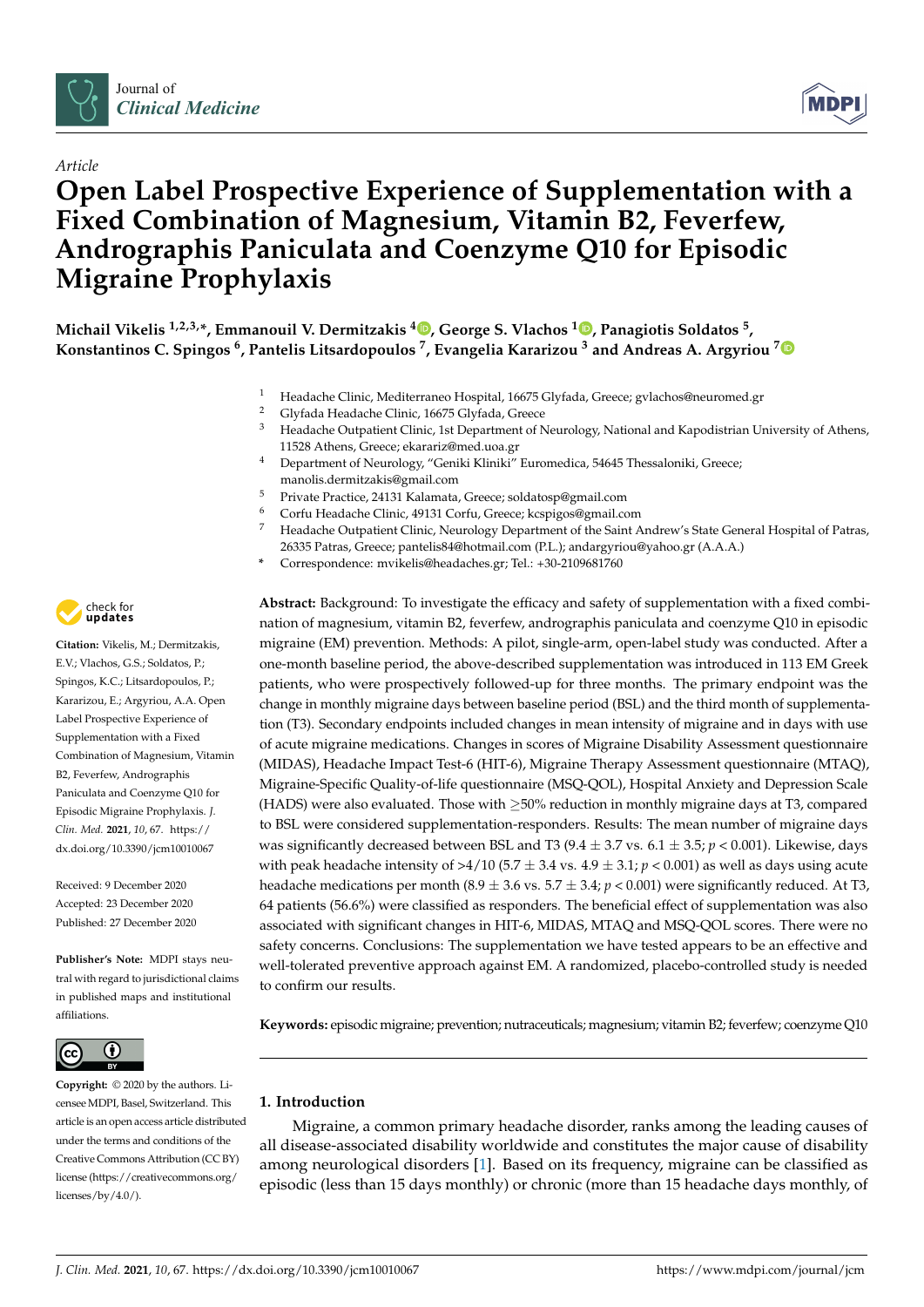which at least 8 are of migrainous type or respond to migraine-specific medication, for more than 3 months) [\[2\]](#page-9-1).

Apart from the use of the number of monthly migraine days to classify migraine in its episodic (EM) or chronic (CM) form, there are other phenotypic differences that can facilitate distinguishing the two conditions in order to establish a proper diagnosis. Generally, patients with EM have shorter average duration of headache, while they also experience less pain intensity, milder pain-associated autonomic symptoms, as well as pain-related comorbidities, compared to their counterparts with CM [\[3\]](#page-9-2).

The course of both EM and CM over time, as well as the relationship between these conditions, are vaguely defined. There is evidence from large population-based studies that patients with EM can remit, remain stable, or even progress to CM at a rate of 2.5% per year, whereas the inverse can also occur, with an estimated 26% transition rate of CM to EM over a period of two years [\[4,](#page-9-3)[5\]](#page-9-4).

As such, apart from reducing migraine frequency, an additional critical goal of migraine prevention treatment is to hamper progression of EM to CM. So far there are no consensus guidelines clearly defining a specific phenotype in EM patients, which would likely benefit from prophylactic first-line therapies. Nonetheless, according to widely acknowledged guidelines, migraine prophylaxis should be considered when the frequency, intensity and duration of migraine attacks impose significant disability despite appropriate use of acute medications; when the frequency of migraine attacks and the excess use of acute medications make patients more liable to medication overuse headache (MOH), but also in patients with medical contraindications to acute migraine therapies. As already mentioned, an ultimate goal may be preventing progression of EM to CM [\[6\]](#page-9-5).

Many conventional pharmacological medications are currently used in episodic migraine prophylaxis, including antihypertensives, antiepileptic drugs, beta and calcium channel blockers, and also various antidepressants. However, despite the fact that earlier studies indicate that treatment options with higher efficacy rates are preferred by patients even if side effects are present [\[7\]](#page-9-6), more recent data clearly show that the use of the pharmacological preventive approaches is commonly associated with modest response, poor adherence and compliance [\[8\]](#page-9-7) and a significant percentage of treatment discontinuations, estimated to be as high as 55% after 12 months of treatment [\[9\]](#page-9-8).

The recent release of anti-*calcitonin gene-related peptide* (*CGRP*) monoclonal antibodies increased the expectations for a much higher efficacy/tolerability ratio in the prophylactic treatment of EM. Still, their wide use is limited by reimbursement policies across European countries, including Greece, where anti-CGRP compounds are not yet reimbursed and, therefore, a very limited national market occurs.

Nonetheless, since adverse events are the most common reason for early discontinuation of a migraine preventive treatment [\[9\]](#page-9-8), it may be concluded that although efficacy may be high in patients' preferences when starting a treatment, safety and tolerance probably play the most crucial role in the decision of stopping it early. In a more recent study from Greece, an astonishing 63% of participants claimed they would prefer the use of a neurostimulator for preventive treatment of migraine, over just 37% that preferred a pharmacological option [\[10\]](#page-9-9), possibly reflecting the need for treatments that better balance efficacy and safety than traditional pharmacological treatments. Unfortunately, this study did not include the option of a nutraceutical treatment in the questionnaire used.

Generally, various nutraceuticals and nutritional supplements are widely utilized for migraine prophylaxis and may be a preferred option for patients with contraindications for pharmacological treatments, failure of previous treatments due to safety or tolerability or patients' reluctance to use pharmacological treatments due to such concerns. A supplementation with a fixed combination of five nutraceutical agents, i.e., magnesium 281.25 mg, vitamin B 24.8 mg, feverfew150 mg, coenzyme Q10 20 mg, and andropraphis paniculata 100 mg is available in Greece and other European Union countries for migraine prevention (Vivinor<sup>®</sup>; Brain Therapeutics, Greece, also available in different European countries as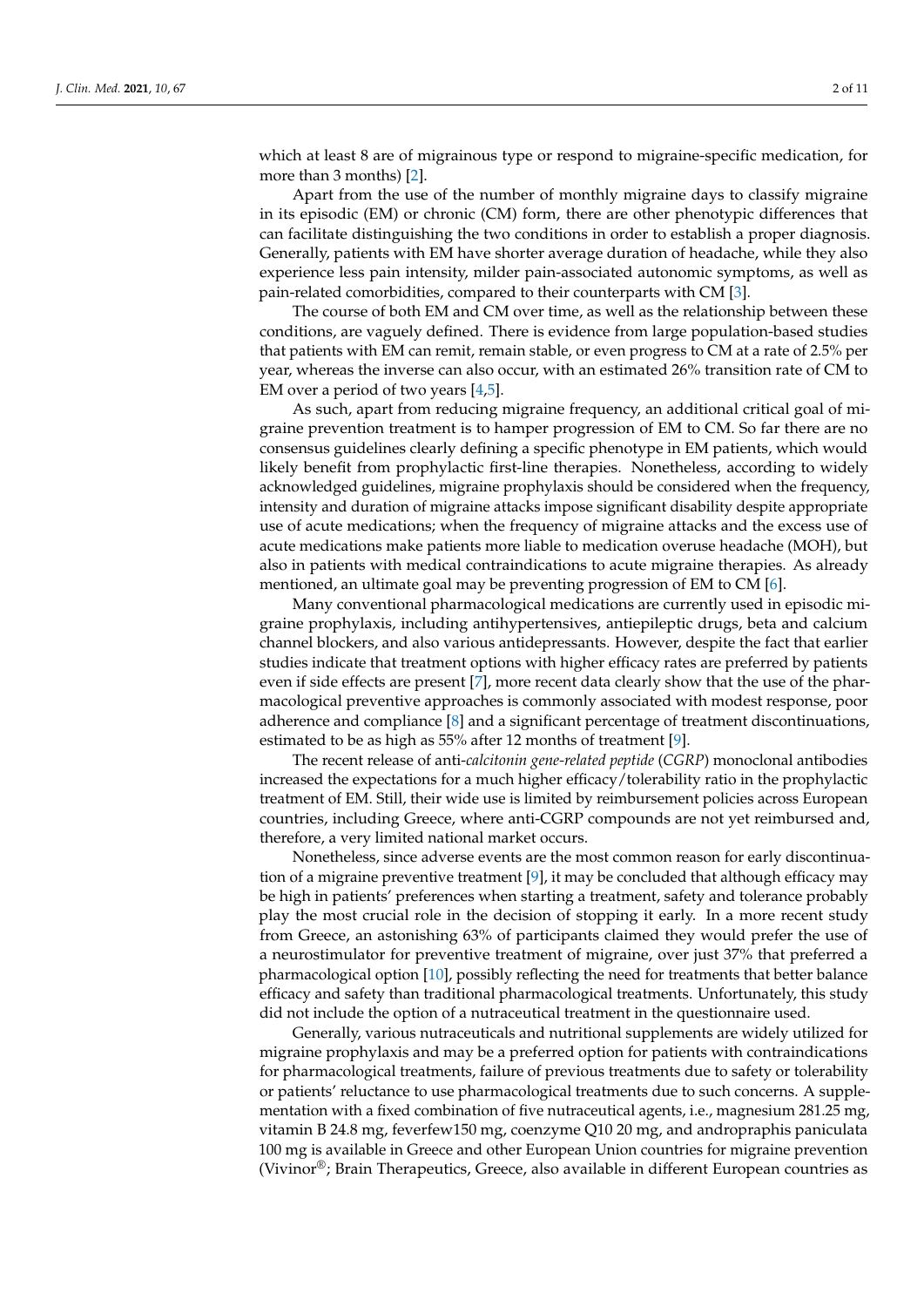Partena®; FB Health, Italy). In our study, we investigated the preventive ability of this supplementation in a population of Greek patients with episodic migraine.

#### **2. Methods**

## *2.1. Study Design*

This open-label, single-arm, prospective, multicentre study was conducted in five headache outpatient centres located in five different nodal geographic locations of Greece, including the major urban areas of Athens, Thessaloniki, Patras, Kalamata and the island of Corfu. In accordance with the principles of the Helsinki Declaration as also with the Strengthening the Reporting of Observational studies in Epidemiology (STROBE) guidelines, eligibility was confirmed by a protocol-specific checklist and written informed consent was obtained from each patient. The study was approved by the principal investigator's Institutional Review Board (Mediterraneo Hospital, Athens, protocol no 2718, 26 March 2018) and is registered at clinicaltrials.gov (NCT04463875).

### *2.2. Patient Selection*

Participants were adult patients with a documented history of episodic migraine with or without aura for more than the 12 months prior to screening, according to the criteria of the International Classification of Headaches Disorders-III (IHS, 2018) [\[11\]](#page-9-10). The following inclusion criteria were applied: (1) established diagnosis of episodic migraine with or without aura for more than one year prior to study entry; (2) evidence of 4–14 migraine days per month during the last trimester prior to screening; (3) participants may had been either treatment-naive or not suitable for or had failed previous migraine pharmacological prophylactic treatments; (4) participants were able to fully understand protocol and study information provided by the investigators; and (5) enrolled patients should take no other preventive treatment or use any other migraine prophylactic method during the three months before entering the study and throughout the study period.

We excluded patients with the following criteria: (1) older than 50 years of age at migraine onset; (2) evidence of MOH; (3) pregnant or nursing females; (4) history of tensiontype, cluster or hemiplegic headache; (5) history of severe anaphylactic reactions to any of the intervention's ingredients; (6) evidence of severe systemic diseases; and (7) history or evidence of major psychiatric disorder.

#### *2.3. Supplementation*

After a one-month headache diary completion baseline phase, patients were started on three-month supplementation with one or two tablets daily, comprising of 281.25 mg magnesium, 4.8 mg vitamin B2, 20 mg coenzyme Q10, 150 mg feverfew and 100 mg andrographis paniculata, according to their treating physician's decision and to standard clinical practice. The decision for use of one or two tablets was left at the treating physician's discretion, according to his standard clinical practice and clinical judgment. The reasoning for use of two tablets would be to approach the standard preventive therapeutic dose of magnesium (600 mg), one the ingredients of the fixed supplementation for which there is the broadest experience, world-wide. On the other hand, the use of one tablet was justified by the hypothesis that a combination of agents with preventive action would provide a therapeutic result, despite the fact that the dose of the individual substances may be considered sub-therapeutical. The supplementation was given at a stable dose from onset through the end of study without up-titration. No deviation from the maximum target dose of two tablets per day was allowed. Demographic and clinical baseline data as well as response and safety profile of the supplementation were recorded and analyzed.

#### *2.4. Assessments*

At baseline visit (BSL) and after the informed consent procedure had been completed, physicians collected each patient's demographic data, as well as migraine clinical phenotype characteristics, medical and migraine history, information on migraine attacks,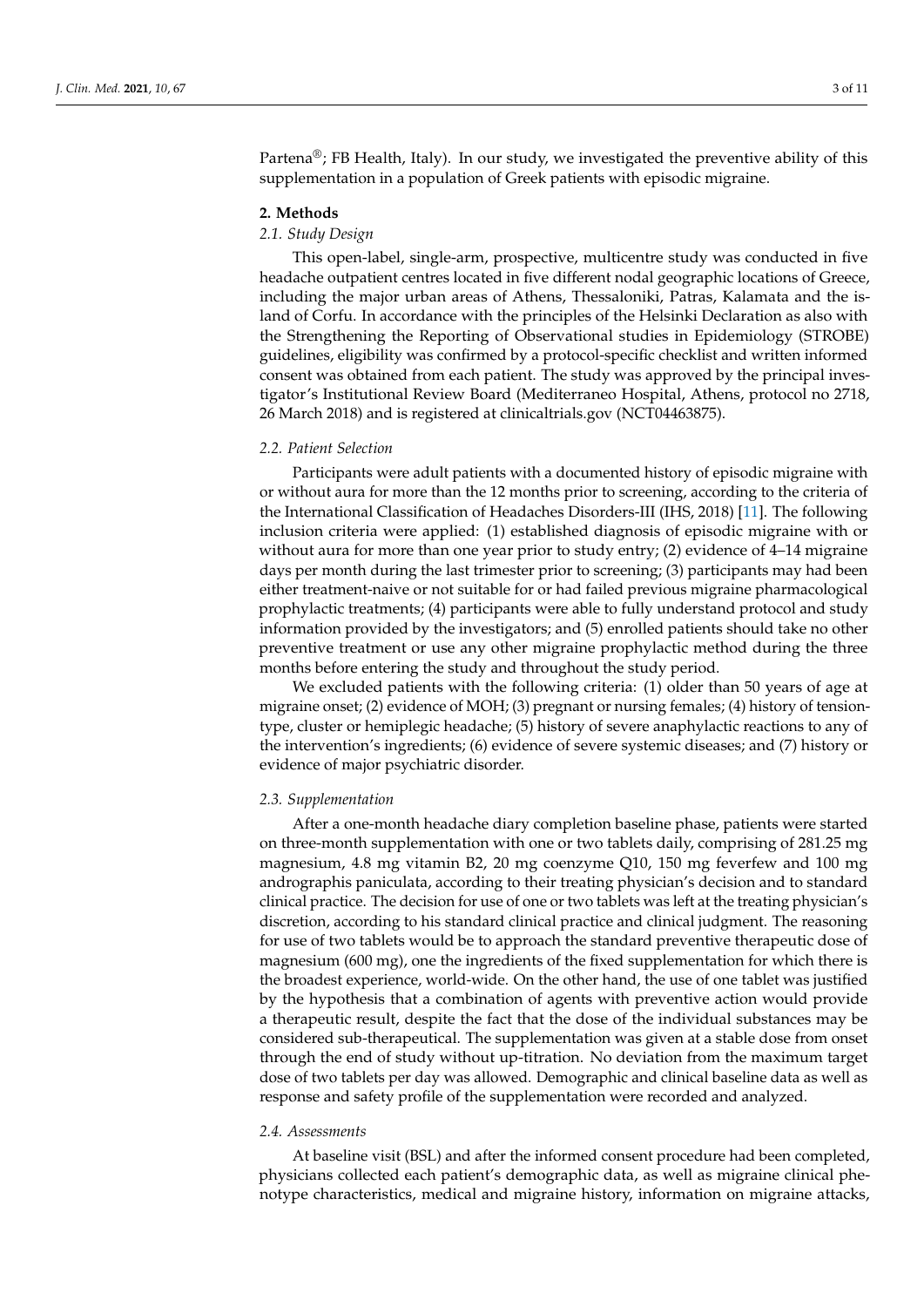associated symptoms and acute attack medications. A paper case report form (CRF) was used. V1 was followed by a one-month observation period (baseline phase, BSL). During BSL, patients were asked to complete a paper headache diary on a daily basis that included characteristics of the migraine phenotype, including number of days with migraine per month, headache intensity, associated symptoms, and use of acute medications.

At second visit (T2; Day  $30 \pm 10$  since T1), patients experiencing between 4–14 migraine days during baseline period started supplementation. From T1 onwards until the end of the study at T3 (Day 120  $\pm$  10), all patients kept the same paper headache diary in which they reported changes in the above-mentioned migraine characteristics longitudinally over time. Headache diary compliance was set at minimum of 80% of total days.

#### *2.5. Efficacy Evaluation*

The primary objective of our study was to evaluate the efficacy of the supplementation, as expressed by the change in mean number of migraine days between baseline period (BSL) and the third month of supplementation (T3). Secondary objectives included change in migraine severity between BSL and T3 as expressed by the change in the number of days with peak migraine intensity of more than 4 out of 10 in a 0–10 numerical scale (moderate/severe pain), and the change in days with any acute migraine medications used. Changes in scores of the Headache Impact Test-6 (HIT 6) [\[12\]](#page-9-11); Migraine Therapy Assessment questionnaire (MTAQ) [\[13\]](#page-9-12); MSQ (Migraine-Specific Quality of life) questionnaire [\[14\]](#page-9-13) and of the Hospital Anxiety and Depression Scale (HADS) [\[15\]](#page-9-14) were assessed between BSL vs. T3 as additional secondary endpoints. Change in *Migraine* Disability Assessment questionnaire (MIDAS) scores [\[16\]](#page-9-15) between T2 and T3 was also a secondary endpoint.

Finally, data on patients' preference and decision to continue treatment were also collected and analyzed. Patients with  $\geq$ 50% (clinically significant) reduction in median migraine days during T3 compared to BSL were considered responders. Responders were further sub-classified as moderate responders (at least 50% reduction in migraine days); very good responders (at least 75% reduction in migraine days) and excellent responders (100% reduction in migraine days—migraine free).

#### *2.6. Safety Evaluation*

The current literature shows that supplementation with these specific active ingredients is generally safe and well tolerated [\[17\]](#page-9-16) and as such no clinically-significant adverse events related to its use were expected to occur. Nonetheless, patients were encouraged to report any adverse events occurring throughout the study period either spontaneously or in response to general, indirect questioning. Each investigator was responsible for documenting the type and severity of overall adverse events and then categorized them for potential relationship to the supplementation given. Patients who received at least one dose of supplementation underwent safety evaluation.

### *2.7. Statistical Analysis*

This was an exploratory study and as such no adjustment by multiplicity was made to account for the various endpoints considered. Sample size was determined in order to detect with a power of 80% and one-side 10% level of significance a 50% reduction in mean migraine days at the end of the study. To account for premature withdrawal of patients from the study, we increased the sample size by 5%.

Results were analyzed on an intention-to-treat basis. The primary intent-to-treat analysis included all enrolled patients (ITT population). A secondary efficacy analysis was performed on those patients who successfully completed the trial (EFF population), i.e., daily supplementation with a stable dose for 3 months. The primary efficacy variable (change in mean migraine days) was analyzed for both ITT and EFF populations. For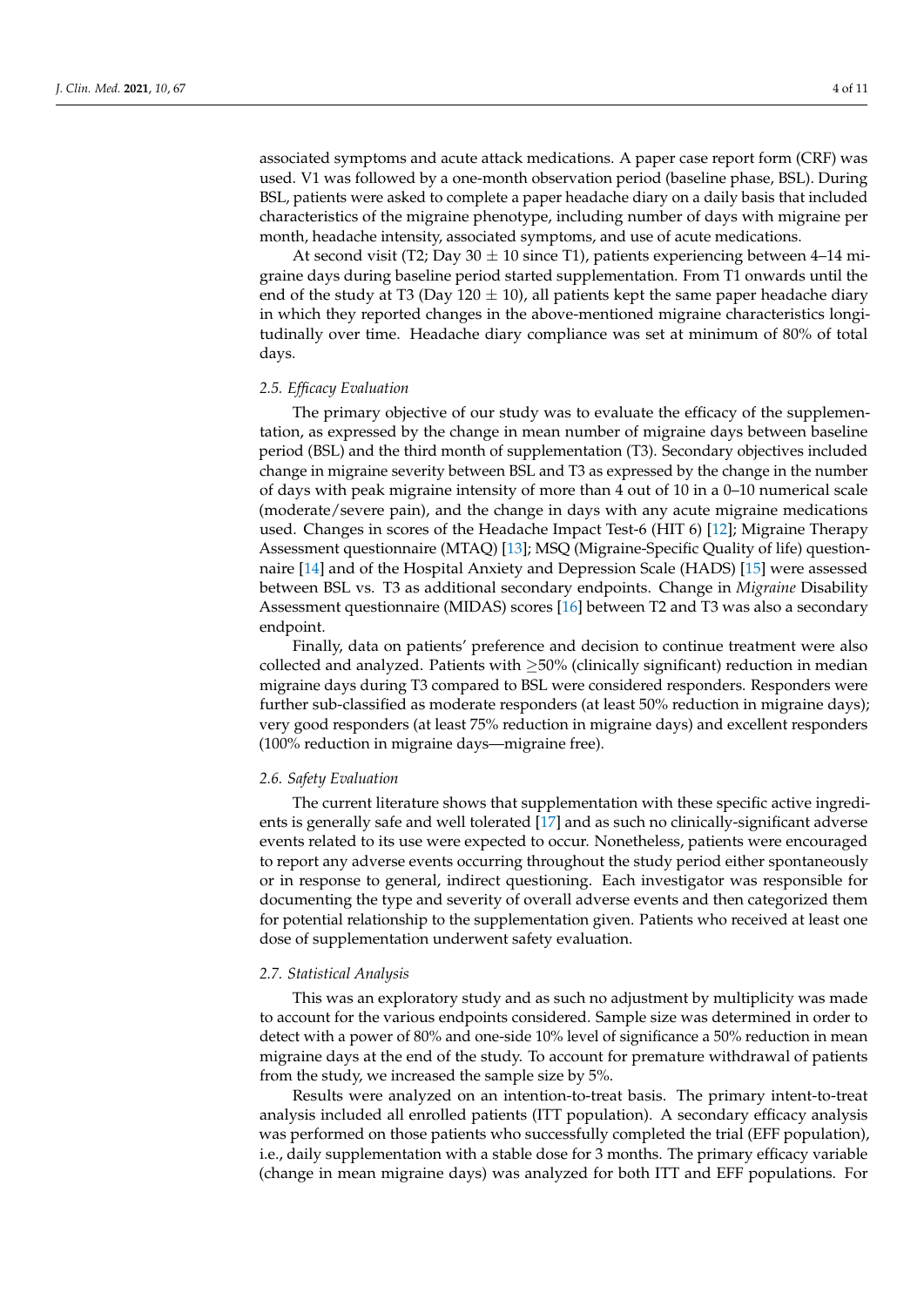the ITT analysis, early withdrawers for any reason, including perceived lack of efficacy, adverse events, intolerance or other were counted as non-responders per se.

Descriptive data analysis included categorical variables presented in counts and weighted percentages, and continuous variables as mean or median with the corresponding standard error or range, depending on the nature of the variable. The changes in mean clinical scores from BSL vs. T3 were assessed using paired samples t-tests, after checking whether the variables followed the normal distribution with the Kolmogorov–Smirnov test. The  $X^2$  test was used to ascertain differences between categorical variables. Estimates of effect size were computed using the Cohen's *d* for paired samples *t*-tests. Correlations between baseline demographic and other neurological characteristic of patients and the rate of responders ( $\geq$ 50%) to supplementation were examined using the Spearman's rank correlation coefficient. All tests were two-sided, unless otherwise stated, i.e., sample size power determination which was one-sided. Calculations were performed using SPSS software package version 23.0 (SPSS Inc., Chicago, IL, USA). *p* values of <0.05 were considered significant.

## **3. Results**

We enrolled a total of 113 patients, 22 males and 93 females, with a mean age of  $39.1 \pm 12.4$  years. Among female participants,  $24/93$  (25.8%) were in menopausal status. All of them successfully completed the study, without any event of early withdrawal. Hence, both the ITT and EFF populations were comprised of the same sample size  $(n = 113$  patients). Among them, 54 (47.8%) were preventive treatment-naïve for their migraine, whereas 59 (52.2%) patients had failed in a mean number of  $2.3 \pm 1.1$  (range: 1–5) previous medications, like flunarizine, valproic acid, topiramate, propranolol and amitriptyline. Their demographic and baseline clinical characteristics are summarized in Table [1.](#page-4-0)

<span id="page-4-0"></span>**Table 1.** Patients' baseline and clinical characteristics.

| Variable                      | <b>Study Sample</b><br>$N = 113$<br>$N$ $\left(\frac{9}{6}\right)$ |  |
|-------------------------------|--------------------------------------------------------------------|--|
| <b>Sex</b>                    |                                                                    |  |
| Males                         | 20(17.7)                                                           |  |
| Females                       | 93 (82.3)                                                          |  |
| Age $\pm$ SD                  | $39.1 \pm 12.4$                                                    |  |
| Height in cm $\pm$ SD         | $168.4 \pm 7.8$                                                    |  |
| Weight in kgr $\pm$ SD        | $64.5 \pm 10.7$                                                    |  |
| Age at migraine onset         |                                                                    |  |
| $10-18$ years                 | 44 (38.9)                                                          |  |
| 18-25 years                   | 43 (38.1)                                                          |  |
| $25 - 30$ years               | 16(14.2)                                                           |  |
| $30 - 40$ years               | 8(7.1)                                                             |  |
| $40 - 50$ years               | 2(1.8)                                                             |  |
| Migraine type                 |                                                                    |  |
| Aura                          | 24 (21.2)                                                          |  |
| Non-Aura                      | 89 (78.8)                                                          |  |
| Supplementation (tablet) dose |                                                                    |  |
| 1 tablet/day                  | 26(23.0)                                                           |  |
| 2 tablets/day                 | 87 (77.0)                                                          |  |

The analysis of the primary response variable  $(n = 113)$  showed that there was a statistically significant decrease in mean migraine days  $(9.4 \pm 3.7 \text{ vs. } 6.1 \pm 3.5; p < 0.001$ Cohen's *d*: 1.145) between BSL and T3 (Figure [1\)](#page-5-0). This effect remained significant both for males (*n* = 22; 8.9 ± 4.0 vs. 4.8 ± 2.7; *p* < 0.001) and females (*n* = 93; 9.4 ± 3.7 vs. 6.3 ± 3.6; *p* < 0.001). Moreover, migraine severity was also significantly decreased as measured by the change in the number of monthly days with peak migraine intensity of more than four (moderate/severe pain) on a 0–10 numerical scale between BSL and T3 (5.7  $\pm$  3.4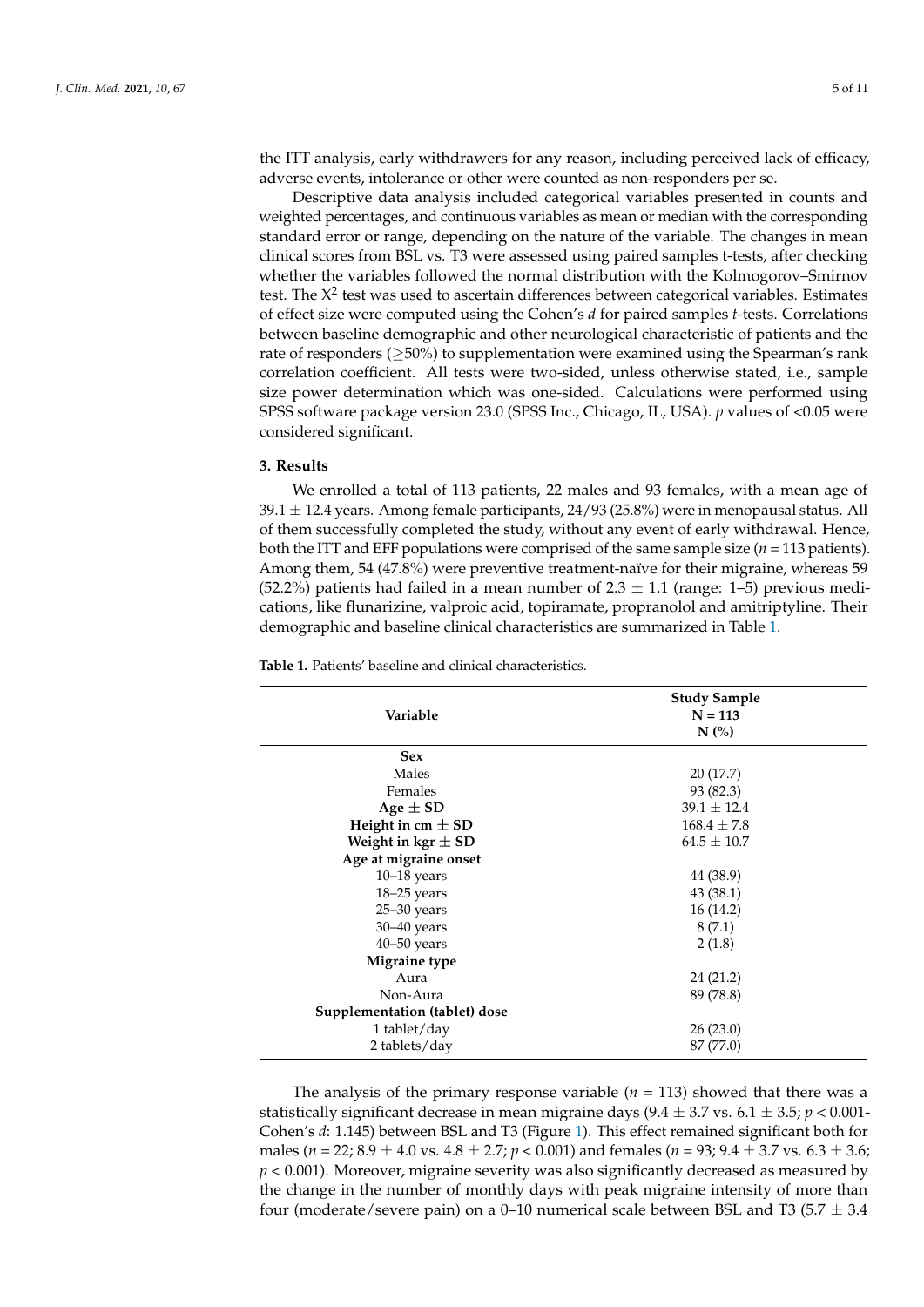vs. 4.9 $\pm$ 3.1;  $p < 0.001$ -Cohen's *d*: 0.984). Supplementation was also associated with a significant reduction in days using acute migraine medications per month between BSL and T3 (8.9 ± 3.6 vs. 5.7 ± 3.4; *p* < 0.001-Cohen's *d*: 1.021).

<span id="page-5-0"></span>

**Figure 1.** Changes in mean migraine days (MMD) from baseline (BSL) to the third month of supplementation (T3).

aura ( $n = 24/113$ ; 21.2%) and without aura ( $n = 89/113$ ; 78.8%). The mean migraine days significantly decreased between BSL and T3 in patients with aura ( $10.1 \pm 3.7$  vs.  $6.7 \pm 3.5$ ;  $p < 0.001$ ), but also in those without aura (9.0  $\pm$  3.7 vs. 5.9  $\pm$  3.3;  $p < 0.001$ ). The beneficial effect of active supplementation was evident in both EM patients with

At T3, 64 patients (56.6%) had experienced a  $\geq$  50% reduction in mean migraine days during the third month of supplementation compared to BSL and were therefore classified as responders. Among all ( $n = 64$ ) responders, 59 achieved response at 50% (52.2%) and 5 at 75% (4.4%). The remaining 49 patients (43.4%) reported less than 50% reduction with supplementation. It should be noted that seven of them (6.2% of total study population) achieved a moderate 30–49% reduction in migraine days. Among the remaining nonresponders, 22/42 (19.5%) experienced no benefit at all, while 20/42 (17.7% of total study population) patients achieved less than a 30% reduction in mean migraine days.

The rate of responders at  $\geq$ 50% to supplementation at T3 remained unrelated to age, gender or any other baseline demographic or other neurological characteristic of patients, including supplementation dosage with either one ( $n = 26$ ; 23%) or two tablets ( $n = 87$ ; 77%) per day at maintenance (Spearman's rho; *p* = 0.570), as also evidence of failure in previous (*n* = 8, 250) preventive medications (Spearman's rho; *p* = 0.594).

preventive incurrents (Spearman's rho;  $p = 0.594$ ).<br>As can be seen in Table [2,](#page-6-0) the beneficial effect of active supplementation was also assoprevious previous previous previous previous cated with statistically significant changes in secondary endpoints, i.e., HIT 6, MTAQ and  $\alpha$  can be seen in Table 2, the beneficial effect of active supplementation was also a supplementation was also been  $\alpha$ . MSQ-QOL scores between BSL and T3 and in MIDAS scores, between T2 and T3. In con-<br>treat, HADS second remained we shaped such time. The dirivelly significant innegation on t trast, HADS scores remained unchanged over time. The clinically significant improvement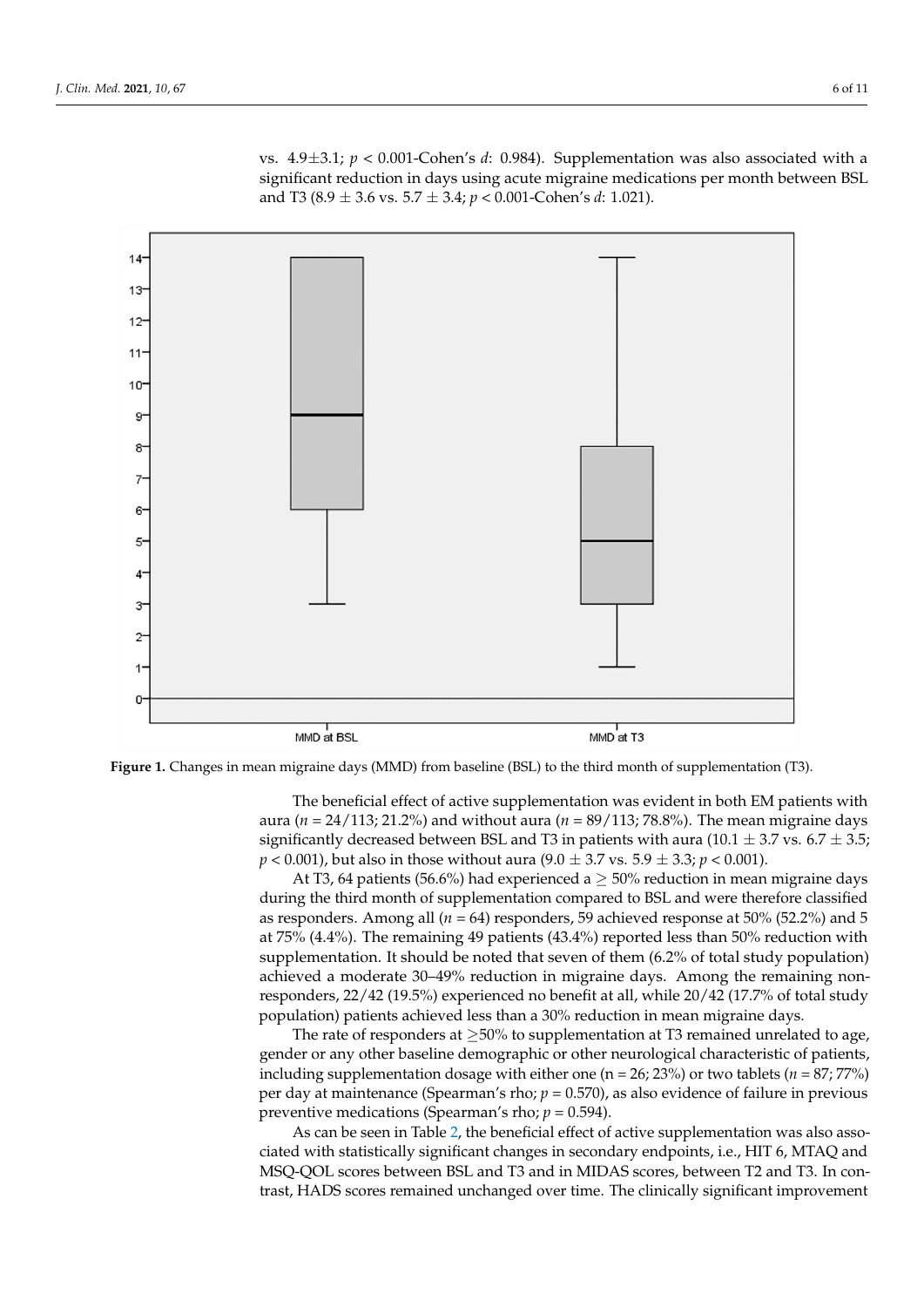in migraine frequency and severity at T3 compared to BSL was strongly associated with better QOL outcomes  $(p < 0.001)$  according to MSQ-QOL questionnaire scores. Notably, a total of 70 participants remained satisfied from the study intervention and all of them continued further supplementation after the completion of the study. This effect remained unrelated to supplementation dosage of either one or two tablets.

<span id="page-6-0"></span>**Table 2.** Changes in outcome measures assessing secondary efficacy variables from baseline (BSL) to the last month of trimester (T3) of supplementation with in 113 patients comprising both the efficacy and intention to treat population.

| <b>Tools Assessing Secondary</b><br>Endpoints | <b>BSL</b>            | T <sub>3</sub>        |                |
|-----------------------------------------------|-----------------------|-----------------------|----------------|
|                                               | Mean $+$ SD<br>Median | Mean $+$ SD<br>Median | <i>v</i> Value |
| $HIT-6$                                       | $68.6 \pm 5.7$<br>69  | $63.8 \pm 10.3$<br>63 | p < 0.001      |
| <b>MIDAS</b>                                  | $67.0 + 43.8$<br>58   | $49.5 + 41.0$<br>30   | p < 0.001      |
| <b>MTAO</b>                                   | $2.9 + 1.1$<br>3      | $3.2 + 0.9$<br>4      | p < 0.001      |
| MSO-OOL total                                 | $52.3 + 15.4$<br>52   | $71.3 + 10.4$<br>71   | p < 0.001      |
| HADS-A                                        | $8.3 \pm 5.8$<br>6    | $8.3 + 8.5$<br>7      | $p = 0.923$    |
| <b>HADS-D</b>                                 | $5.7 \pm 3.7$<br>5    | $6.1 \pm 5.2$<br>4    | $p = 0.216$    |

Abbreviations: Headache Impact Test-6 (HIT 6); *Migraine* Disability Assessment questionnaire (MI-DAS); Migraine Therapy Assessment questionnaire (MTAQ); Migraine-Specific Quality of life questionnaire (MSQ-QOL) and Hospital Anxiety and Depression Scale (HADS) anxiety (A) and depression (D).

Active supplementation also proved to be safe and well tolerated. In total, five patients reported diarrhea, which was mild in all cases and patients were able to complete the study with some temporary adjustment in their diet. No other adverse events were reported.

#### **4. Discussion**

The pathophysiology of migraine likely involves dysfunction of subcortical structures modulating sensory input from the trigeminovascular system. As a result, vasoactive peptides, such as *CGRP* and substance P, are released from trigeminovascular neurons, thereby exacerbating vasodilation and generating neurogenic inflammation [\[18,](#page-9-17)[19\]](#page-9-18). Mitochondrial dysfunction, increased calcitonin, matrix metalloproteinase 9 (MMP-9), and nitric oxide (NO) levels, as well as decreased level of metabolic enzymes are also considered among the significant factors generating migraine [\[20\]](#page-9-19). Additionally, genetic and environmental factors might also be involved in triggering the onset of migraine attacks [\[21\]](#page-9-20).

Various conventional pharmacological treatments for migraine prevention are currently in use, aiming to reduce afferent traffic or stabilizing these above-mentioned abnormal pathways [\[18\]](#page-9-17). Nonetheless, many patients respond poorly to, or experience adverse events with these treatments [\[8\]](#page-9-7). In addition, many patients are noncompliant with these medications; unsatisfactory efficacy, safety or tolerability issues, and concerns about long-term safety are among the reasons [\[9\]](#page-9-8).

As such, there has been a growing therapeutic shift over the last few years towards treatments with lower adverse event rate, including onabotulinum toxin-A, monoclonal antibodies, external neurostimulators [\[22](#page-10-0)[–24\]](#page-10-1) and nutraceuticals. Nutraceuticals is a nonpharmacological approach that includes vitamins, minerals, and herbs in the prevention of migraines. The level of evidence to support use of nutrients is low or moderate, mainly because of lack of rigorous clinical trials. Nonetheless, patients often prefer nutraceutical treatment over traditional pharmacological approaches in migraine prophylaxis to diminish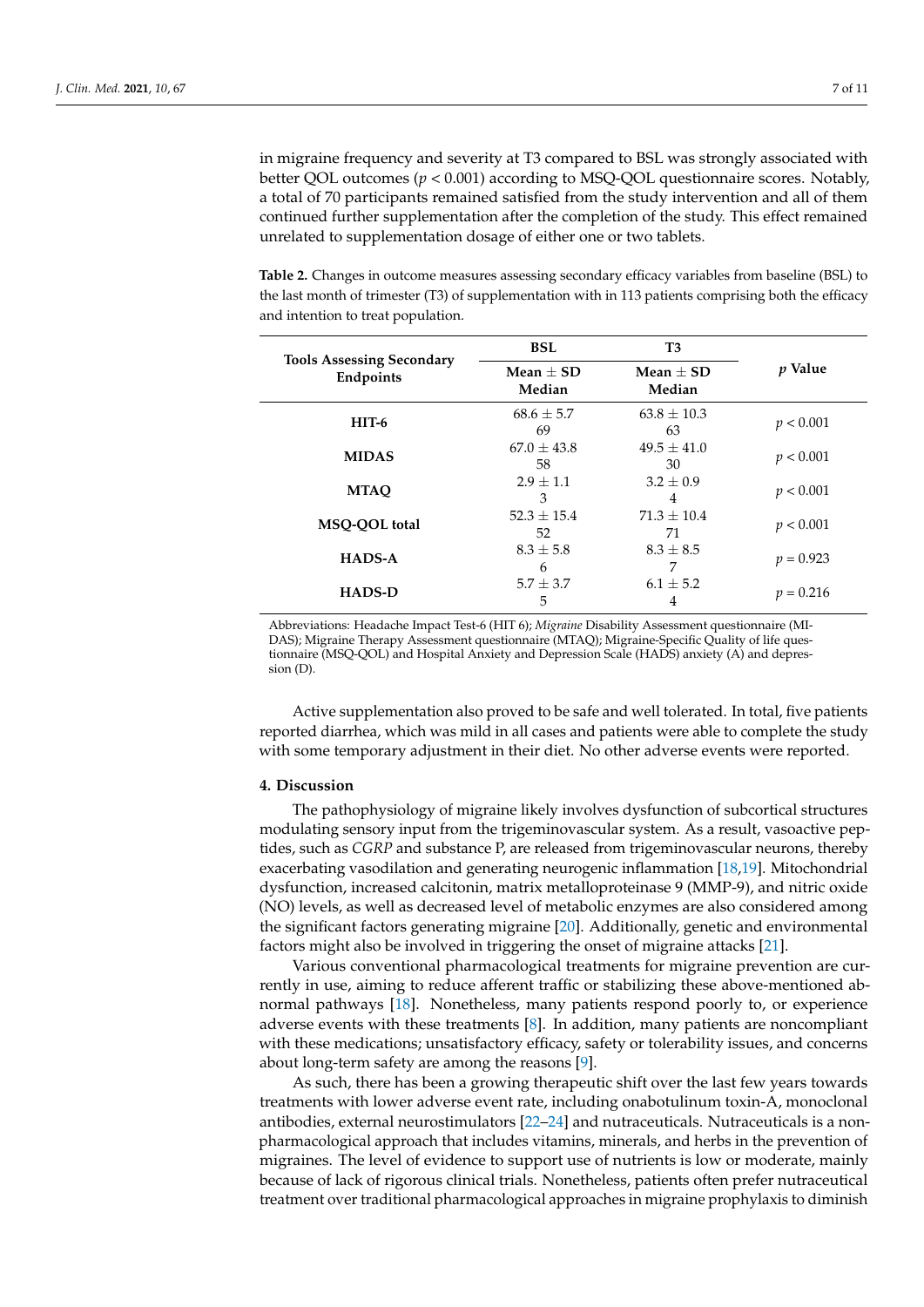possible side effects and intolerance, but also based on the belief that herbal remedies or nutrients are much safer than drugs [\[25,](#page-10-2)[26\]](#page-10-3).

The use of nutraceuticals is included or accepted by various guidelines despite the rather poor or moderate level of evidence, in both the EU and US [\[6](#page-9-5)[,17\]](#page-9-16), based on the lack of significant adverse events and the potential of an individual or synergistic ability to target significant factors involved in migraine pathogenesis [\[25\]](#page-10-2). Interestingly, the Canadian Headache Society Guideline for Migraine Prophylaxis [\[27\]](#page-10-4) includes riboflavin, coenzyme Q10, and magnesium citrate in the list of prophylactic drugs that received a strong recommendation for use, along with topiramate, propranolol and amitriptyline, among others. This recommendation comes despite the rather poor or moderate level of evidence, as authors of the Canadian Headache Society Guideline for Migraine Prophylaxis acknowledge, and is mainly based on the safety and tolerability profile, an approach which seems rational and reflecting the real-world situation.

Indeed, existing knowledge shows that magnesium, vitamin B2, feverfew and coenzyme Q10 are helpful in migraine prophylaxis with minimal safety issues, as these nutrients might be able to target some of the processes involved in migraine pathogenesis [\[28\]](#page-10-5). Specifically, magnesium blocks glutamate receptors, modulates ATP production and glucose metabolism and as such high dose supplementation is able to decrease glutamate-activated cortical spreading depression. Likewise, high dose supplementation with vitamin B2 and coenzyme Q10 may augment activity of mitochondrial complexes to prevent mitochondrial dysfunction. Finally, the use of feverfew is attributed to its properties to inhibit serotonin release from platelets and evoke vascular smooth muscle relaxation [\[25,](#page-10-2)[29\]](#page-10-6).

In the current setting, we documented a significant improvement in all primary and secondary efficacy variables (excepting HADS-A and HADS-D) after 3 months of supplementation with a proprietary fixed combination of magnesium, vitamin B2, feverfew, coenzyme Q10 and androgrpahis paniculata. A total of 64/113 (56.6%) enrolled EM patients with or without aura obtained a response rate at  $\geq$ 50%, which was associated with improved HIT-6, MIDAS, and MSQ-QOL scores  $(p < 0.001)$ . An even larger group of patients ( $n = 70$ ; 62%) remained satisfied from treatment and wished to continue supplementation, thoroughly bolstering the view that some migraineurs prefer nutraceutical over pharmacological approaches in order to avoid side effects even if the response is less clinically significant, i.e., at 30%. Notably, more than half of our patients had tried up to five previous prophylactic pharmacological medications before being supplemented and either experienced modest efficacy or poor tolerance due to side effects. As such, based on their experience, they preferred to use a potentially less effective but considered safe complementary medication as monotherapy [\[10,](#page-9-9)[25\]](#page-10-2).

Patient satisfaction and a decision to continue a specific preventive migraine treatment is important in clinical practice and may not always be completely related to outcomes usually used in clinical trials. In other words, patients experiencing modest improvement, less than the 50%, may be satisfied and willing to continue or repeat a treatment if they experience little or no side effects and are confident that severe side-effects are unlikely in the future. On the other hand, a patient experiencing significant improvement may be reluctant to continue or repeat a treatment because of concerns with current or potential side effects or long-term safety.

Finally, another main observation of the current study is that none of the enrolled patients withdraw her/his participation in the study and discontinued supplementation early throughout the process due to intolerable adverse events or due to lack of efficacy, despite the fact that some of the participants unarguably did not benefit from this treatment. Our results, overall, are in agreement with a previously published study applying a similar study design to test a proprietary supplement containing feverfew, magnesium and Q10 [\[30\]](#page-10-7). Improvement of migraine symptoms with a proprietary supplement containing riboflavin, magnesium and Q10 was also noted in a randomized, placebo-controlled, double-blind, multicenter trial enrolling 130 migraineurs, although reduction in migraine frequency showed only a trend towards statistical significance between active and placebo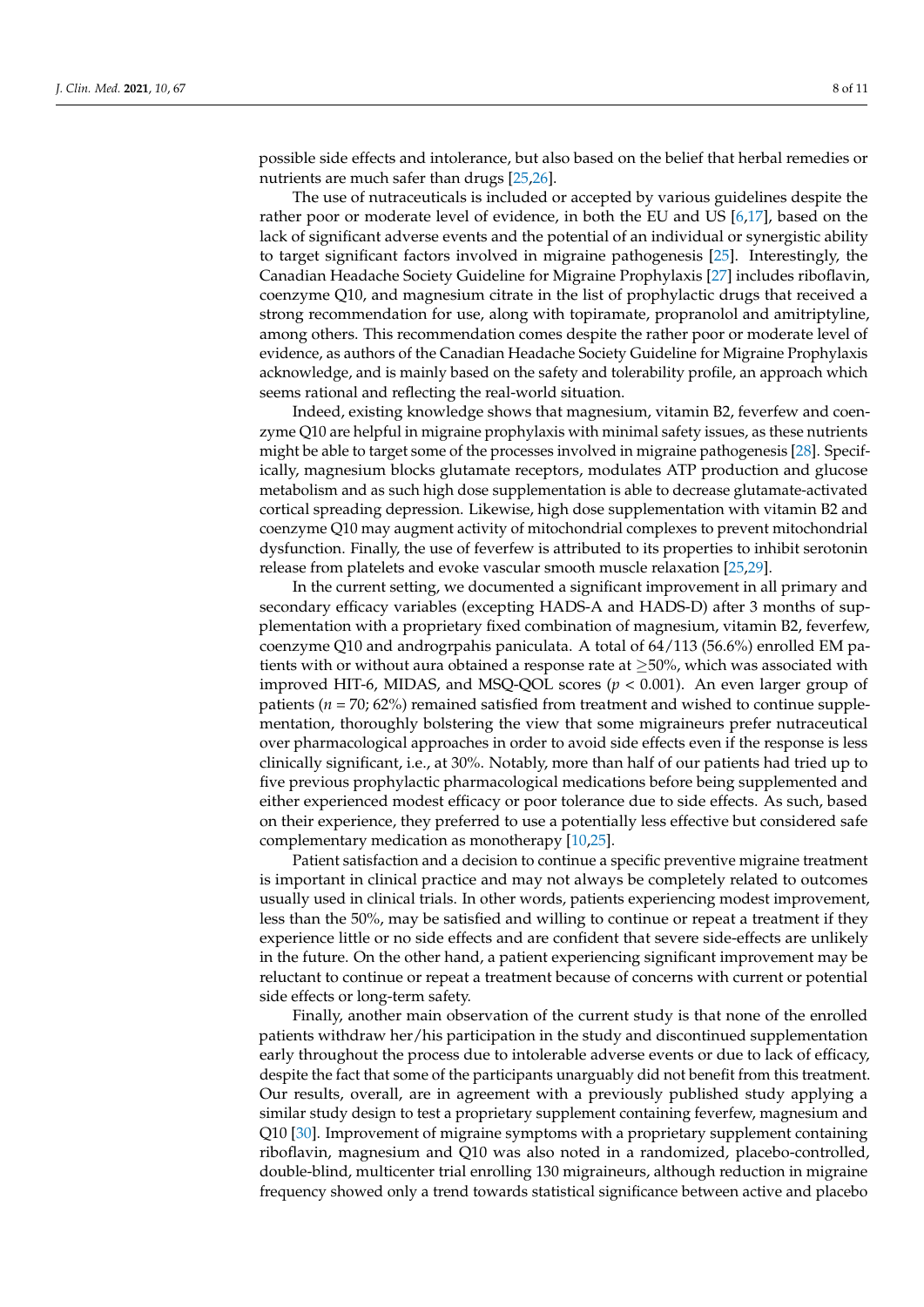arms [\[31\]](#page-10-8). However, direct comparison between the results of the latter study and ours is difficult because of methodological differences.

Different dosages and formulations as well methodological issues in the study design (observational open-label vs. placebo-controlled study design) may account for the discrepancy between results of the latter trials. In any case, despite that several studies and reviews on nutraceuticals have already evaluated the same active substances of Vivinor $\mathcal{O}$  (despite at different dosage) individually, we tested and report for the first time the efficacy/tolerability ratio of a fixed combination of magnesium, vitamin B2, feverfew, andrographis paniculata and coenzyme Q10 in EM prevention; thereby adding new knowledge in the existing body of evidence. One could argue that this combination itself might impede the identification of the "culprit" that may induce a possible beneficial clinical effect on migraine as many of the compounds contained in the combination we have herein tested (one of the many on the market), taken alone were found to be effective in migraine prophylaxis, but at a higher dosage. For instance, coenzyme Q10 was effective in a double-blind study at a dosage of 300 mg/day [\[32\]](#page-10-9) and Vit B2 at a dosage of 400 mg [\[33\]](#page-10-10).

In any case, our experience with this fixed combination showed that this supplementation may be an effective and well tolerated complementary treatment in EM prophylaxis. However, the pilot open-label design of this trial, the lack of a control group and the potential for selection or response bias, also present in other similar studies, can be acknowledged as significant limitations. In particular, the open-label design of our study and the absence of a control group with placebo or active treatment does not leave room for firm conclusions. Still, our study is a pilot one and a well-designed, blinded, controlled study should follow, in order to reach certainty. It also should be taken into account that the product is currently available in several European countries, while according to regulatory authorities, nutraceuticals are not required to have registered double-blind controlled studies prior to their release [\[34,](#page-10-11)[35\]](#page-10-12).

The adoption of two different supplemenation dosages (one or two tablets) can also be perceived among the limitations of our study, although the beneficial effect of our supplementation remained unrelated to this dichotomy, in agreement with the comparable efficacy of 3 months exposure to either low (70 mg) or high dose erenumab (140 mg) in the treatment of episodic and chronic migraine [\[36,](#page-10-13)[37\]](#page-10-14).

Nevertheless, and to best possibly support the positive outcomes of this specific supplementation, we used migraine-specific tools as endpoints to assess changes in disability, psychological burden, QOL, and satisfaction in close relation to the intervention we tested.

#### **5. Conclusions**

Further larger placebo-controlled trials are warranted to confirm our results on the potential beneficial effect for this proprietary supplement, containing magnesium, vitamin B2, feverfew, coenzyme Q10 and andrographis paniculata in EM prophylaxis.

All participants have given signed consent for publication of the present material.

**Author Contributions:** Conceptualization, M.V., K.C.S., E.K. and A.A.A.; data curation, M.V.; formal analysis, M.V. and A.A.A.; investigation, E.V.D.; methodology, M.V., E.V.D., G.S.V., K.C.S., E.K. and A.A.A.; supervision, A.A.A.; writing—original draft, M.V., E.V.D., G.S.V., P.S., K.C.S., P.L., E.K. and A.A.A.; writing—review and editing, M.V., E.V.D., G.S.V., P.S., K.C.S., P.L., E.K. and A.A.A. All authors have read and agreed to the published version of the manuscript.

**Funding:** No funding source had a role in the preparation and conducting of this trial or in the preparation of the manuscript and the decision to submit it for publication. Article-processing charges were covered by Brain Therapeutics.

**Data Availability Statement:** All data and materials are available upon request.

**Conflicts of Interest:** The authors declare no conflict of interest.

**Reporting Checklist:** We present the following article in accordance with the STROBE reporting checklist.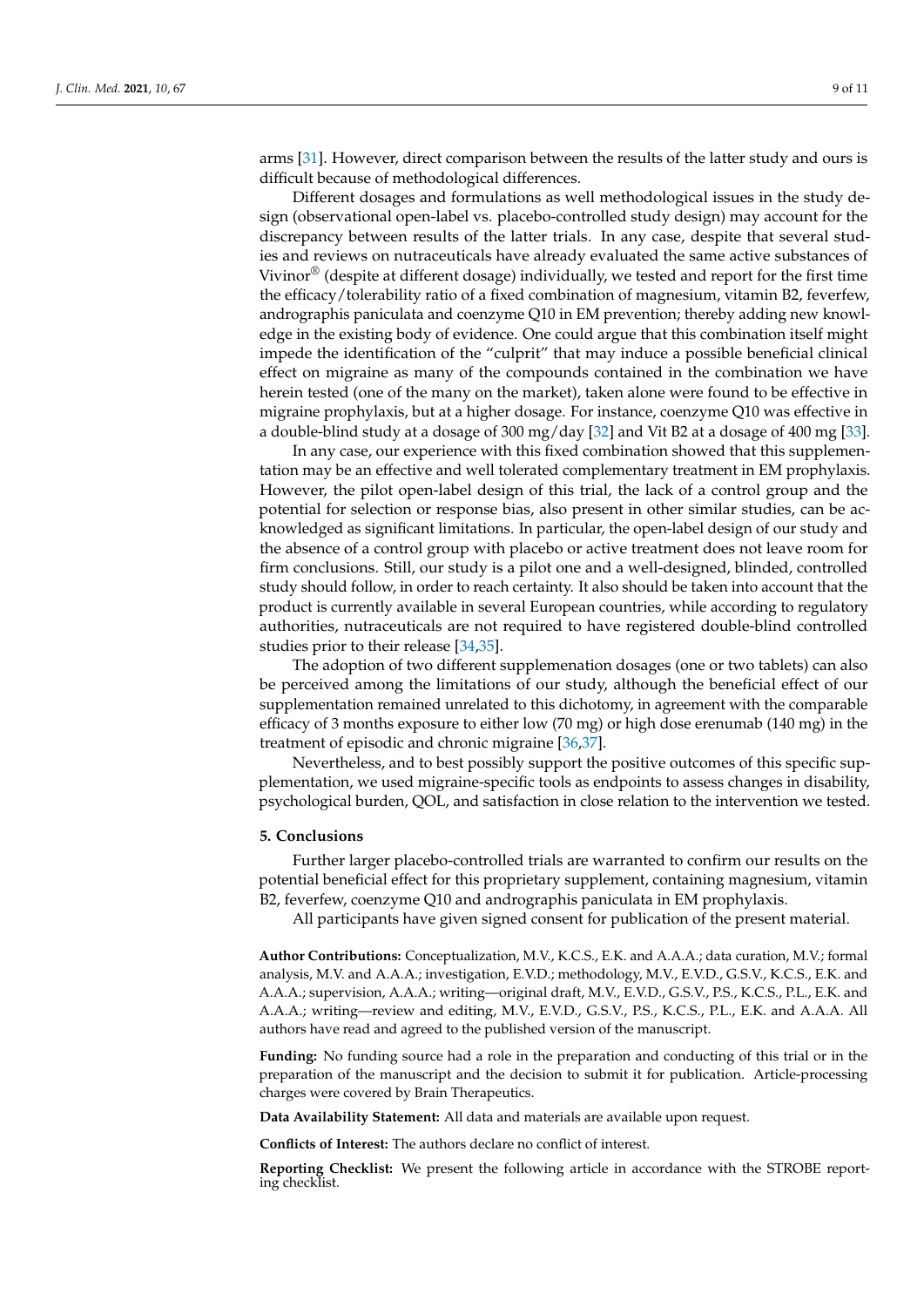**Ethical Statement:** The authors are accountable for all aspects of the work in ensuring that questions related to the accuracy or integrity of any part of the work are appropriately investigated and resolved. The trial was conducted in accordance with the Declaration of Helsinki (as revised in 2013).

**Ethics Approval and Consent to Participate:** The study was approved by the principal investigator's Institutional Review Board (Mediterraneo Hospital, Athens, protocol no 2718, 26 March 2018).

**Competing Interests:** No author or any immediate family member has financial relationships with commercial organizations that might appear to present a potential conflict of interest with the material presented.

## **References**

- <span id="page-9-0"></span>1. Murray, C.J.L.; Vos, T.; Lozano, R.; Naghavi, M.; Flaxman, A.D.; Michaud, C.; Ezzati, M.; Shibuya, K.; Salomon, J.A.; Abdalla, S.; et al. Disability-adjusted life years (DALYs) for 291 diseases and injuries in 21 regions, 1990–2010: A systematic analysis for the Global Burden of Disease Study 2010. *Lancet* **2012**, *380*, 2197–2223. [\[CrossRef\]](http://dx.doi.org/10.1016/S0140-6736(12)61689-4)
- <span id="page-9-1"></span>2. Katsarava, Z.; Buse, D.C.; Manack, A.N.; Lipton, R.B. Defining the Differences Between Episodic Migraine and Chronic Migraine. *Curr. Pain Headache Rep.* **2011**, *16*, 86–92. [\[CrossRef\]](http://dx.doi.org/10.1007/s11916-011-0233-z) [\[PubMed\]](http://www.ncbi.nlm.nih.gov/pubmed/22083262)
- <span id="page-9-2"></span>3. Blumenfeld, A.; Varon, S.F.; Wilcox, T.K.; Buse, D.C.; Kawata, A.K.; Manack, A.; Goadsby, P.J.; Lipton, R.B. Disability, HRQoL and resource use among chronic and episodic migraineurs: Results from the International Burden of Migraine Study (IBMS). *Cephalalgia* **2011**, *31*, 301–315. [\[CrossRef\]](http://dx.doi.org/10.1177/0333102410381145) [\[PubMed\]](http://www.ncbi.nlm.nih.gov/pubmed/20813784)
- <span id="page-9-3"></span>4. Bigal, M.E.; Ma, D.S.; Buse, D.; Scher, A.; Stewart, W.F.; Lipton, R.B. Acute Migraine Medications and Evolution from Episodic to Chronic Migraine: A Longitudinal Population-Based Study. *Headache J. Head Face Pain* **2008**, *48*, 1157–1168. [\[CrossRef\]](http://dx.doi.org/10.1111/j.1526-4610.2008.01217.x) [\[PubMed\]](http://www.ncbi.nlm.nih.gov/pubmed/18808500)
- <span id="page-9-4"></span>5. Manack, A.; Buse, D.C.; Serrano, D.; Turkel, C.C.; Lipton, R.B. Rates, predictors, and consequences of remission from chronic migraine to episodic migraine. *Neurology* **2011**, *76*, 711–718. [\[CrossRef\]](http://dx.doi.org/10.1212/WNL.0b013e31820d8af2)
- <span id="page-9-5"></span>6. Evers, S.; Áfra, J.; Frese, A.; Goadsby, P.J.; Linde, M.; May, A.; Sándor, P.S.; European Federation of Neurological Societies. EFNS guideline on the drug treatment of migraine—Revised report of an EFNS task force. *Eur. J. Neurol.* **2009**, *16*, 968–981. [\[CrossRef\]](http://dx.doi.org/10.1111/j.1468-1331.2009.02748.x)
- <span id="page-9-6"></span>7. Peres, M.F.P.; Silberstein, S.; Moreira, F.; Corchs, F.; Vieira, D.S.; Abraham, N.; Gebeline-Myers, C. Patients' Preference for Migraine Preventive Therapy. *Headache J. Head Face Pain* **2007**, *47*, 540–545. [\[CrossRef\]](http://dx.doi.org/10.1111/j.1526-4610.2007.00757.x)
- <span id="page-9-7"></span>8. Lipton, R.B.; Silberstein, S.D. Episodic and Chronic Migraine Headache: Breaking Down Barriers to Optimal Treatment and Prevention. *Headache J. Head Face Pain* **2015**, *55*, 103–122. [\[CrossRef\]](http://dx.doi.org/10.1111/head.12505_2)
- <span id="page-9-8"></span>9. Hepp, Z.; Bloudek, L.M.; Varon, S.F. Systematic Review of Migraine Prophylaxis Adherence and Persistence. *J. Manag. Care Pharm.* **2014**, *20*, 22–33. [\[CrossRef\]](http://dx.doi.org/10.18553/jmcp.2014.20.1.22)
- <span id="page-9-9"></span>10. Mitsikostas, D.; Belesioti, I.; Arvaniti, C.; Mitropoulou, E.; Deligianni, C.; Kasioti, E.; Constantinidis, T.; Dermitzakis, M.; Vikelis, M.; Hellenic Headache Society. Patients' preferences for headache acute and preventive treatment. *J. Headache Pain* **2017**, *18*, 102. [\[CrossRef\]](http://dx.doi.org/10.1186/s10194-017-0813-3)
- <span id="page-9-10"></span>11. Headache Classification Committee of the International Headache Society (IHS) The International Classification of Headache Disorders, 3rd edition. *Cephalalgia* **2018**, *38*, 1–211. [\[CrossRef\]](http://dx.doi.org/10.1177/0333102417738202) [\[PubMed\]](http://www.ncbi.nlm.nih.gov/pubmed/29368949)
- <span id="page-9-11"></span>12. Kosinski, M.R.; Bayliss, M.; Bjorner, J.; Ware, J., Jr.; Garber, W.; Batenhorst, A.; Cady, R.; Dahlöf, C.; Dowson, A.; Tepper, S. A six-item short-form survey for measuring headache impact: The HIT-6™. *Qual. Life Res.* **2003**, *12*, 963–974. [\[CrossRef\]](http://dx.doi.org/10.1023/A:1026119331193) [\[PubMed\]](http://www.ncbi.nlm.nih.gov/pubmed/14651415)
- <span id="page-9-12"></span>13. Chatterton, M.L.; Lofland, J.H.; Shechter, A.; Curtice, W.S.; Hu, X.H.; Lenow, J.; Smullens, S.N.; Nash, D.B.; Silberstein, S.D. Reliability and Validity of the Migraine Therapy Assessment Questionnaire. *Headache J. Head Face Pain* **2002**, *42*, 1006–1015. [\[CrossRef\]](http://dx.doi.org/10.1046/j.1526-4610.2002.02230.x) [\[PubMed\]](http://www.ncbi.nlm.nih.gov/pubmed/12453032)
- <span id="page-9-13"></span>14. Bagley, C.L.; Rendas-Baum, R.; Maglinte, G.A.; Yang, M.; Varon, S.F.; Lee, J.; Kosinski, M. Validating Migraine-Specific Quality of Life Questionnaire v2.1 in Episodic and Chronic Migraine. *Headache J. Head Face Pain* **2011**, *52*, 409–421. [\[CrossRef\]](http://dx.doi.org/10.1111/j.1526-4610.2011.01997.x)
- <span id="page-9-14"></span>15. Snaith, R.P. The Hospital Anxiety and Depression Scale. *Heal. Qual. Life Outcomes* **2003**, *1*, 29. [\[CrossRef\]](http://dx.doi.org/10.1186/1477-7525-1-29)
- <span id="page-9-15"></span>16. Stewart, W.F.; Lipton, R.B.; Kolodner, K.; Liberman, J.; Sawyer, J. Reliability of the Migraine Disability Assessment Score in A Population-Based Sample of Headache Sufferers. *Cephalalgia* **1999**, *19*, 107–114. [\[CrossRef\]](http://dx.doi.org/10.1046/j.1468-2982.1999.019002107.x)
- <span id="page-9-16"></span>17. Quality Standards Subcommittee of the American Academy of Neurology and the American Headache Society. Evidence-based guideline update: NSAIDs and other complementary treatments for episodic migraine prevention in adults: Report of the Quality Standards Subcommittee of the American Academy of Neurology and the American Headache Society. *Neurology* **2012**, *78*, 1346–1353. [\[CrossRef\]](http://dx.doi.org/10.1212/WNL.0b013e3182535d0c)
- <span id="page-9-17"></span>18. Noseda, R.; Burstein, R. Migraine pathophysiology: Anatomy of the trigeminovascular pathway and associated neurological symptoms, cortical spreading depression, sensitization, and modulation of pain. *Pain* **2013**, *154*, S44–S53. [\[CrossRef\]](http://dx.doi.org/10.1016/j.pain.2013.07.021)
- <span id="page-9-18"></span>19. Goadsby, P.J.; Holland, P.R.; Martins-Oliveira, M.; Hoffmann, J.; Schankin, C.; Akerman, S. Pathophysiology of Migraine: A Disorder of Sensory Processing. *Physiol. Rev.* **2017**, *97*, 553–622. [\[CrossRef\]](http://dx.doi.org/10.1152/physrev.00034.2015)
- <span id="page-9-19"></span>20. Akerman, S.; Romero-Reyes, M.; Holland, P.R. Current and novel insights into the neurophysiology of migraine and its implications for therapeutics. *Pharmacol. Ther.* **2017**, *172*, 151–170. [\[CrossRef\]](http://dx.doi.org/10.1016/j.pharmthera.2016.12.005)
- <span id="page-9-20"></span>21. Mulder, E.J.; Van Baal, C.; Gaist, D.; Kallela, M.; Kaprio, J.; Svensson, D.A.; Nyholt, D.R.; Martin, N.G.; MacGregor, A.J.; Cherkas, L.F.; et al. Genetic and Environmental Influences on Migraine: A Twin Study Across Six Countries. *Twin Res. Hum. Genet.* **2003**, *6*, 422–431. [\[CrossRef\]](http://dx.doi.org/10.1375/136905203770326420) [\[PubMed\]](http://www.ncbi.nlm.nih.gov/pubmed/14624726)